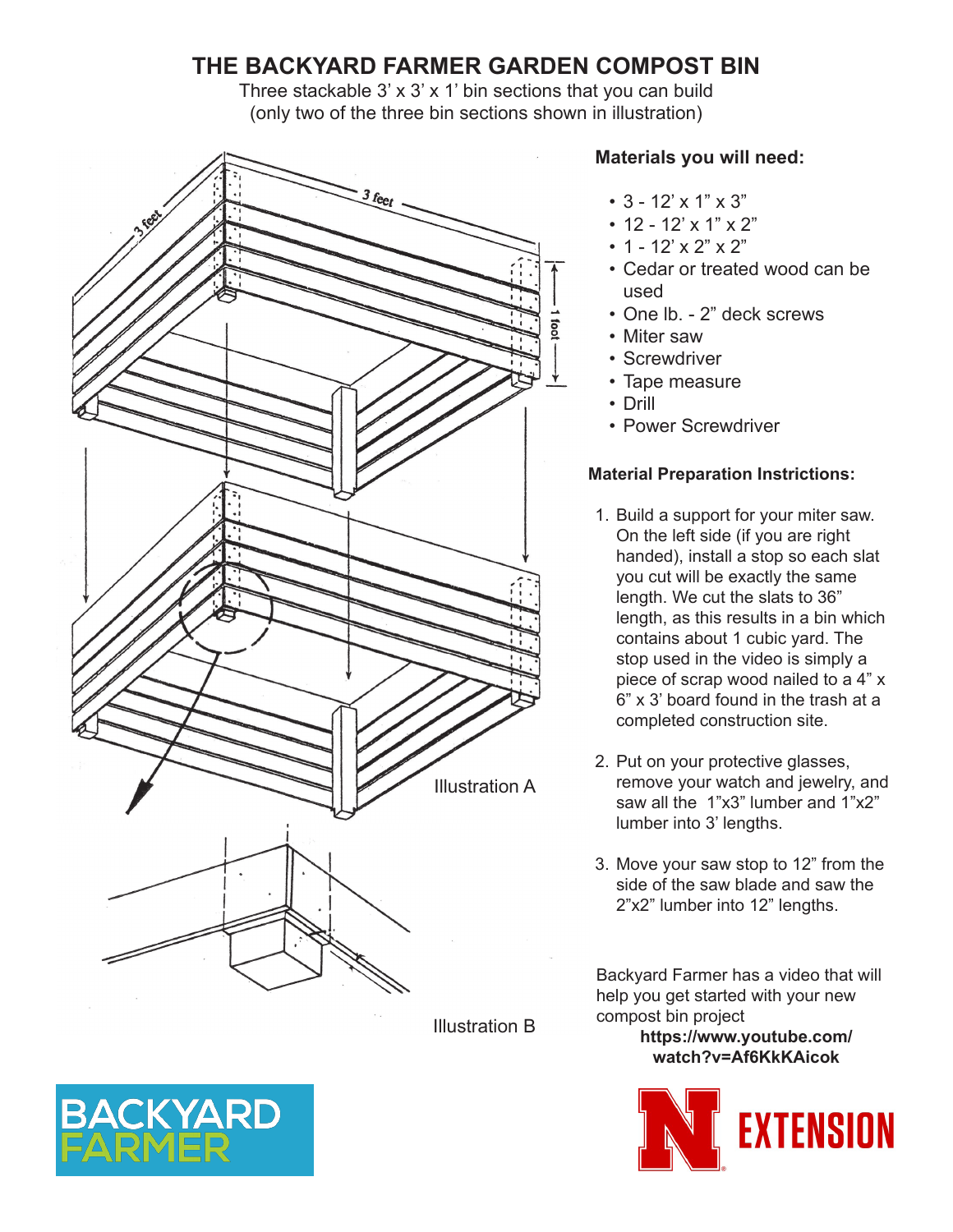- 4. Each of the 12" supports must be marked with a pencil line 1" from one end on at least two sides. Use your miter saw or a wood rasp to slightly taper two adjoining sides up to about 7/8" from the bottom. The distance is not critical; it allows the bin sections to fit together easily. *(Illustration B)*
- 5. Prepare a work surface to speed assembly of sections. Clamp or nail scrap lumber to create a 90 degree angle, on your right if right handed. The back support should be at least 12" from the front edge of your work surface, and the work surface should ideally extend about 3 feet left from the right-hand support. You will need a spacer which is 1" wide and less than the thickness of the corner supports. Put that spacer against the back support. Use a scrap piece of the slat material to place against the right side support as a spacer.



- 6. Place the 2"x2" leg against the spacer at the right end of the work surface. The tapered end must point toward you with one taper on top and one on the right.*(Illustration C)* Place another 2" x 2" leg about 30" left of the right side support to keep the slats level. The two tapered sides must face up and right if you are right handed.
- 7. Place the 1" x 3" x 3' board at the top, fitting snugly against the back of the jig. Place one of the 1" x 2" x 3' slats at the bottom of the leg so the bottom of the slat is on the line you drew 1" from the bottom. Check to be sure everything is snug against the jig. Drill two pilot holes in the 1" x 3" top piece and one in the middle of the bottom slat. Drive the deck screws into the bottom slat and in the bottom hole of the top slat. Re-check to be sure everything is straight and snug against the jig, then drill a pilot hole and drive the top screw in the top rail.
- 8. Remove the right-hand spacer and arrange the other three slats so they are evenly spaced between the top and bottom slats. Drill a pilot hole in each, then drive a deck screw in each slat. Use a pencil to mark the location of the slats to make it easier to place slats in the next bin sides. **Note:** Pilot holes are necessary because cedar splits very easily. Be careful to place screws as far as possible from the ends of the slats and do not over-tighten the screws.
- 9. Carefully lift the section you just completed and place it in a safe place to await assembly. Replace the spacer on the right side, then repeat Steps 6 through 8.Take two sides you just completed. Place it vertically against your work surface with the leg on top and facing away from you. Place another side horizontally atop your work surface, supported so it's about level. Align the slats so they exactly match the slats which are screwed together. An assistant at this stage of the process is very helpful. Drill pilot holes in the top and bottom slats, then drive deck screws. Align the middle three slats, drill pilot holes, and drive the deck screws.
- 10. Lift the two assembled sides and rotate so the vertical side is on the floor. Add another side, and fasten as described in Step 10.
- 11. Move the three assembled sides to open floor space and rotate so the open side is up. Add the fourth side and align and fasten as in Step 10. *(Illustration A)*
- 12. TADA! You've completed one bin section. Admire your work. Return to Step 10 and complete the final two sections.